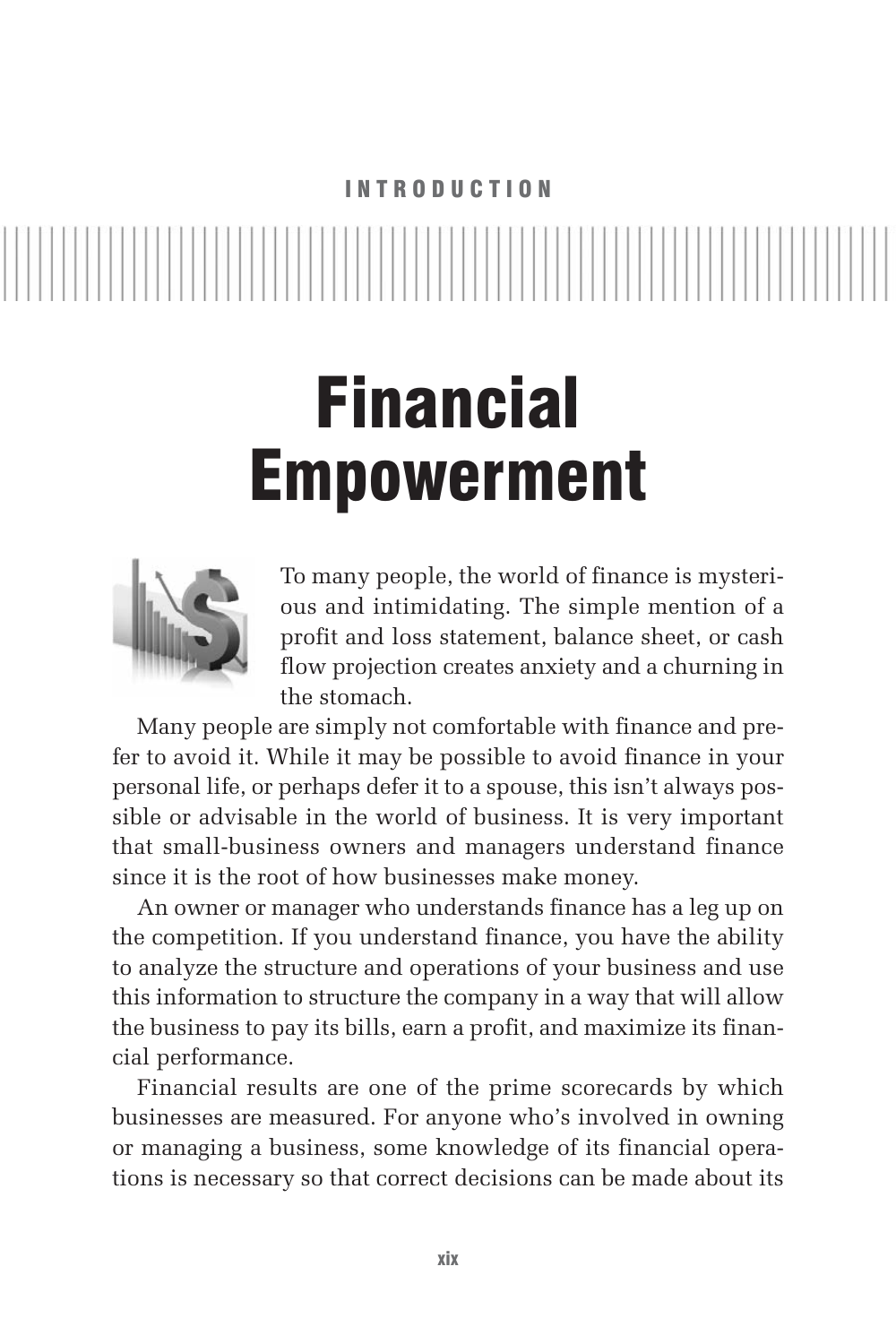growth and operations. This knowledge is also important so the owner or manager can understand the information prepared by the accountants and finance department.

The purpose of this book is to remove the fear of finance for entrepreneurs, small-business owners and managers. We believe that one of the reasons finance is too often viewed as something that is mysterious and complex is simply the way the material is presented. Finance books are too often written in accountantspeak and contain formula after formula to calculate anything and everything but ultimately explain nothing.

Traditional finance books are built starting with accounting and explain how transactions are booked, how they affect the balance sheet, and then how to bring these transactions forward into balance sheets and profit and loss statements.

Other finance books are written to help investors analyze a business from an investment perspective (should I invest in the business or the stock?). They typically include an explanation of financial statements and how to use ratios when analyzing a company for investment.

*Finance Without Fear* focuses on explaining how to understand the financial statements of a new or existing business, as well as how to use financial tools to maximize the value of the business. If you understand finance, you have the knowledge and power to create an effective and profitable business.

## Who Should Read This Book

*Finance Without Fear* is a guide to finance for entrepreneurs, business owners, managers and board members. The book is intended to be a key resource on using financial tools to create value in a business.

The book has three main purposes: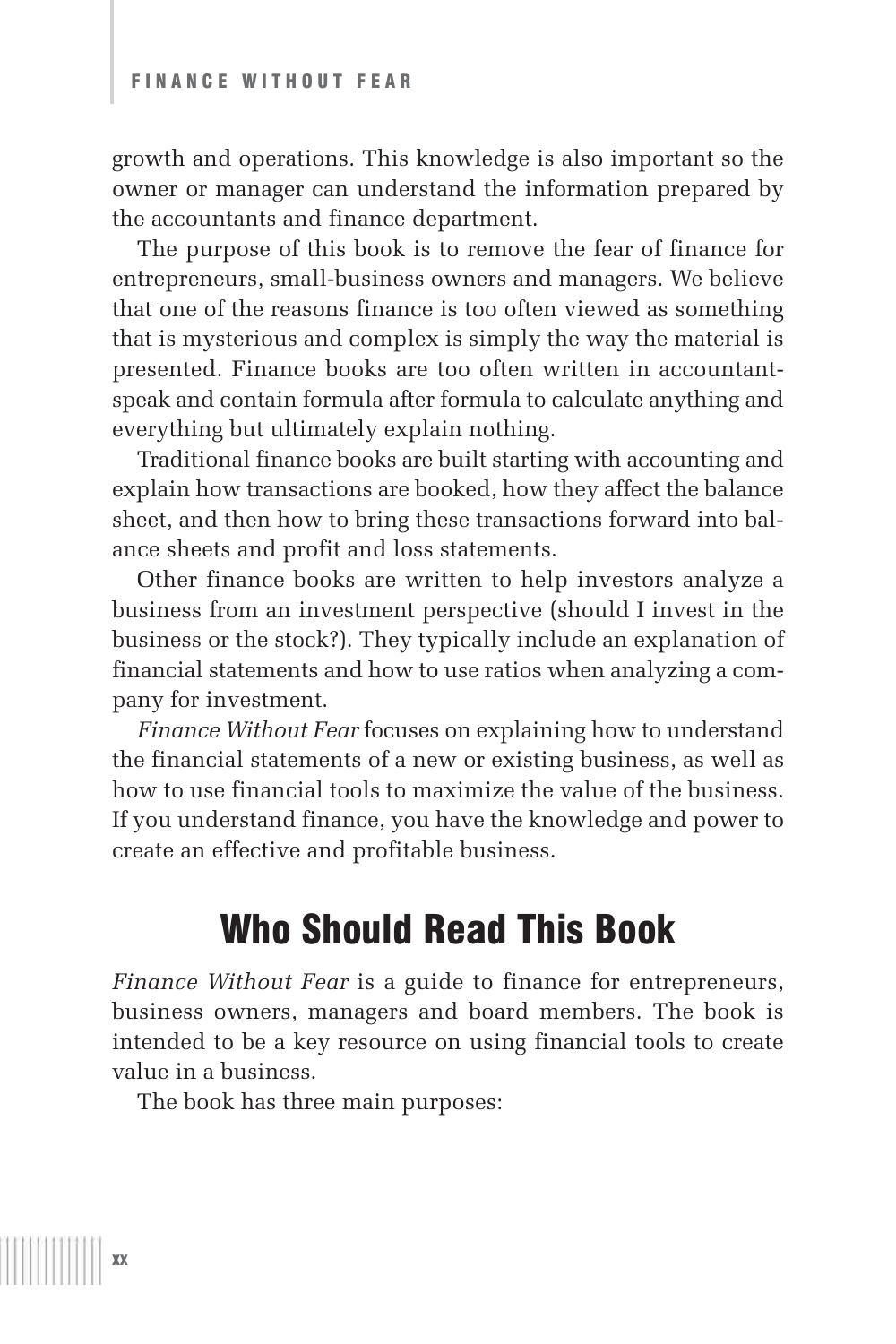- 1. To explain financial statements
- 2. To explain how to develop financial projections for businesses using financial statements and financial analysis tools
- 3. To explain how financial statements and financial statement analysis tools can be used to help a business make money

Readers of this book will most likely be interested in developing a working knowledge of finance and financial tools that can help them build and grow a business. This book is ideal for:

- 1. Entrepreneurs starting or growing a business
- 2. Managers seeking to apply financial management techniques to their business
- 3. Board members who need to understand the financial aspects of the business
- 4. Graduate and undergraduate students in management and entrepreneurial business programs

This book is not intended to be an all-encompassing financial management text but rather a guide that will explain the key elements of finance and how to use finance as a tool.

There is also a companion workbook to *Finance Without Fear,* the *Finance Without Fear Business Forecasting Workbook,* that will guide you through the development of financial projections for your business.

## Structure of the Book

*Finance Without Fear* includes the traditional material explaining the various components of the cash flow statement, profit and loss statement and the balance sheet. This core knowledge helps the entrepreneur, business owner and manager manage a business. Beyond this core knowledge, the book will explain how financial statements and financial analysis tools can be used to help a business make money.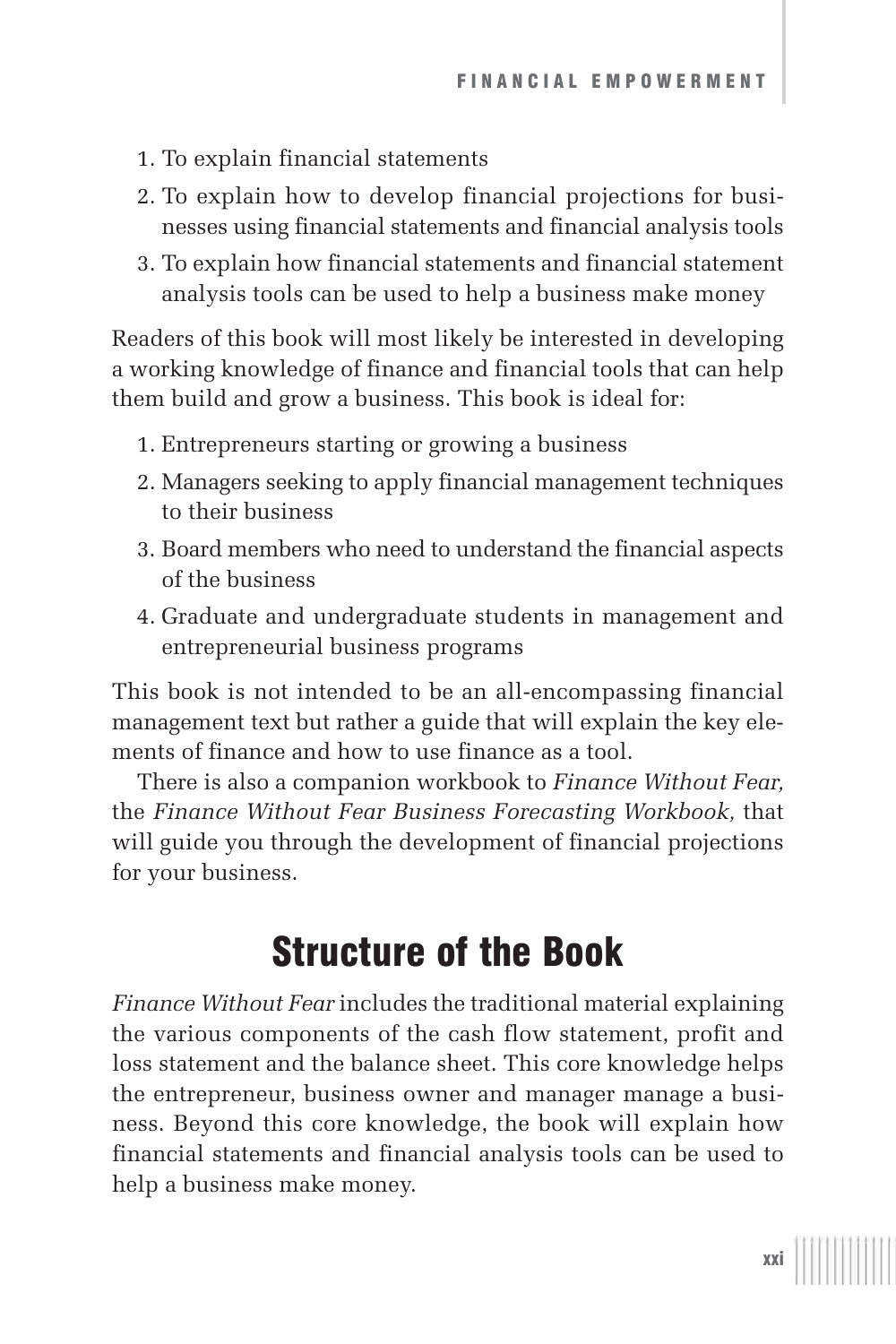The structure of the book will first present the theory—the basics of finance and competitive advantage—and then apply it to the process of creating and forecasting financial statements for a business.

*Finance Without Fear* incorporates a series of case studies of various types of small businesses. Many existing financial-statement-analysis books focus on manufacturing companies that use traditional measurements, such as inventory and cost of goods sold. But in today's economy, many businesses aren't manufacturers but rather small professional service organizations, service businesses, and retail establishments.

The case studies in the book include a professional service organization, a retail operation and a manufacturing business. The case studies and examples emphasize the unique characteristics and financial statements of each of these types of businesses. For instance, rather than cost of goods sold, the profit and loss statements may include items such as cost of services provided, the business may have no inventory, or the accounting might be on a cash basis.

The book blends theory with these case studies and uses those examples to demonstrate how to develop and forecast financial statements for a particular type of business, as well as how to analyze a specific business within the context of other similar businesses.

*Finance Without Fear* is divided into four parts:

- 1. Part 1 (Chapters 1 to 2) introduces strategies used by businesses to make money and will introduce the sample companies we'll use as examples throughout the text.
- 2. Part 2 (Chapters 3 to 9) explains the content and meaning of the basic financial statements.
- 3. Part 3 (Chapters 10 to 15) explains how to evaluate the information on financial statements and how this information can be used to help a business make money.